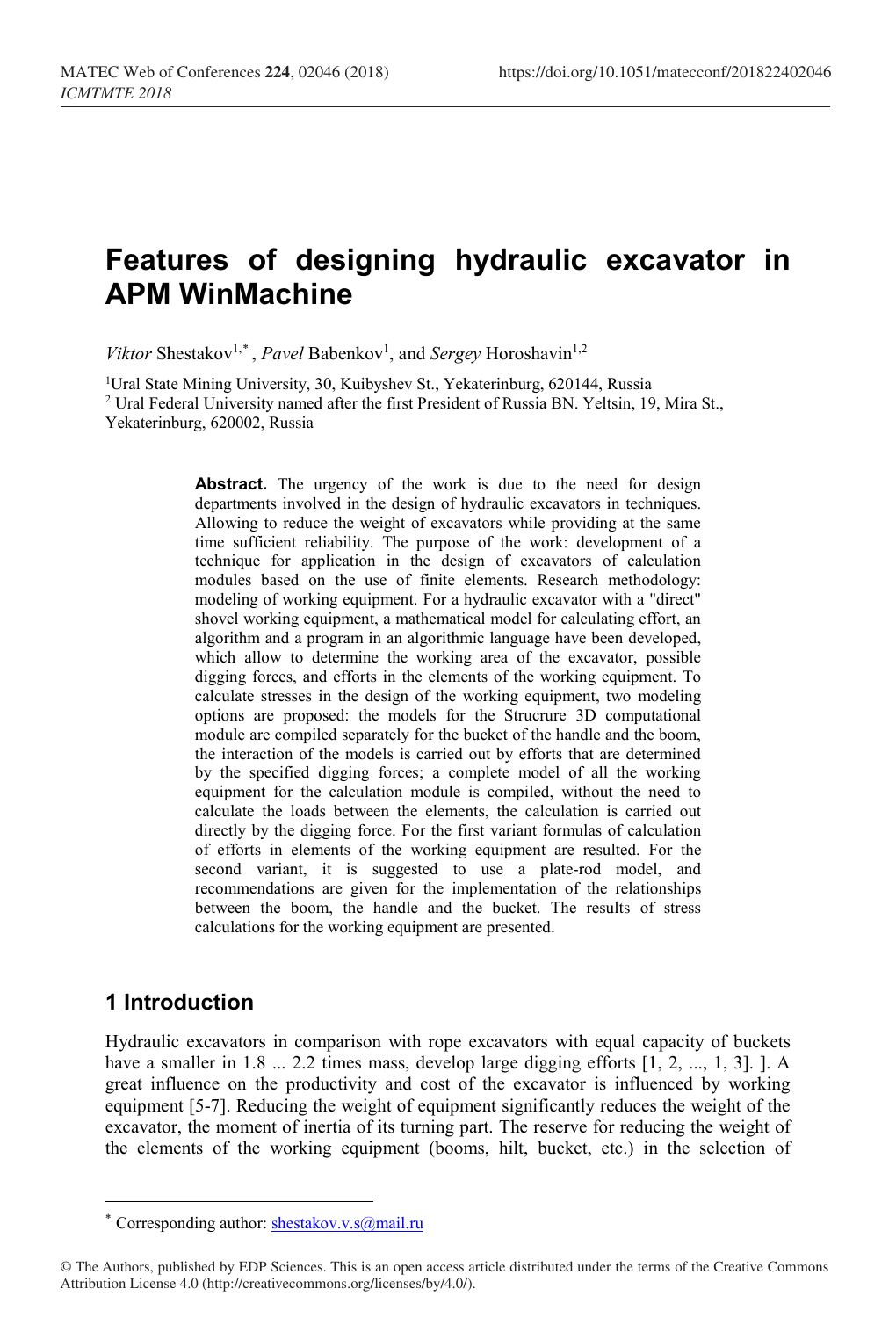optimum cross-sections of these elements, in the rational arrangement of hydraulic cylinders [8].

## **2 Purpose and objectives of work**

At the present time, a technique has been developed in which the first variant of the construction of the working equipment is worked out, taking parameters similar to existing models [2, 3], for it, according to the required digging forces, forces in hinges, brackets, boom supports are determined, and then calculations are performed stresses to check strength. For the elements that do not provide the condition of strength, constructive changes are made, and stress calculation is repeated.

A large number of publications have been devoted to the development of methods for calculating the forces for hydraulic excavators [6-15]. Calculation of efforts in these techniques is carried out with the given efforts on the rods of hydraulic cylinders turning the bucket, hilt and boom.

The disadvantage of this approach is the complexity of the selection of the parameters of power cylinders, since it is impossible to calculate the force on the rods of a separate hydraulic cylinder for the required digging force.

The purpose of the performed studies was the development of a technique for calculating the parameters of the working equipment of a hydraulic excavator, which provides the calculation of the required forces on the rods of hydraulic cylinders and stresses.

## **3 Solving research problems**

To calculate the stresses and power parameters in the elements of the working equipment, it is proposed to use the calculation module Strucrure 3D of the APM WinMacine system, including the finite element method.

The technique of designing the working equipment of the excavator is made in two versions:

1. Models for the Strucrure 3D computational module are compiled separately for the bucket and boom, the interaction of models is carried out by forces in the connecting nodes, which in turn are determined by the specified digging forces [10].

2. A complete model of all working equipment for the calculation module is compiled, without the need to calculate the loads between the elements, the calculation is carried out directly by the digging force..

**The first option** corresponds to the established practice of calculating the stress-strain state of excavator-like complex systems similar to the working equipment - the systems are divided into subsystems and modeled separately. The connections between the subsystems are performed by specifying the forces and supports.

The difficulty in calculating the values of effort between the bucket, handle and boom is the presence of limitations on the part of the power elements - hydraulic cylinders. The maximum force on the teeth of the bucket is formed not by a single mechanism, as on rope excavators, but by any of the listed hydraulic cylinders [4-13]. The second peculiarity complicating the calculation formulas is the variability of the arms of the action of forces on the part of the force elements in the process of digging, and also the dependence on the position of the bucket within the working zone (Figure 1).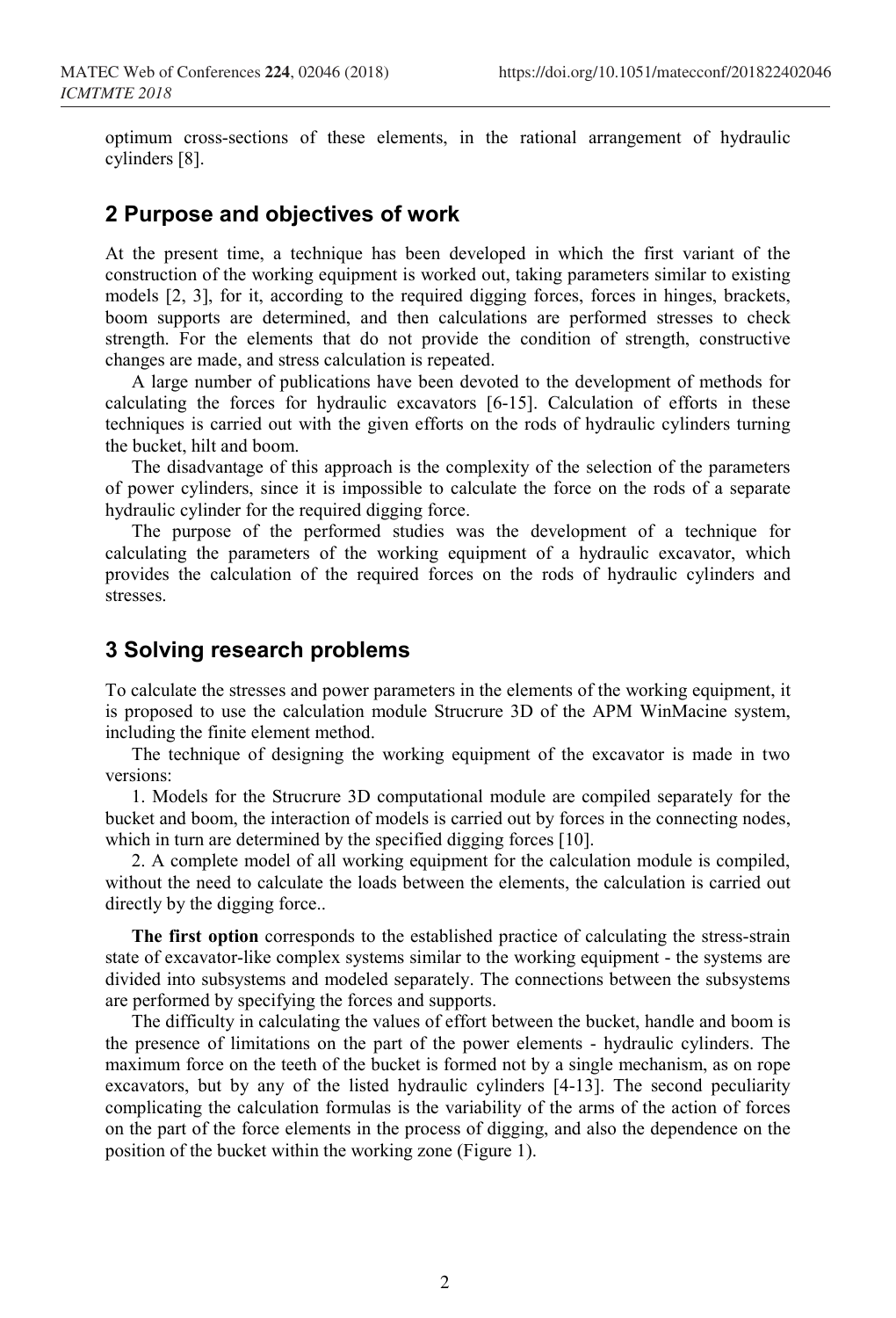MATEC Web of Conferences **224**, 02046 (2018) https://doi.org/10.1051/matecconf/201822402046 *ICMTMTE 2018*



**Fig. 1.** Scheme for calculating the parameters of the working equipment:

*А, Т, E, F, P, R, B, C, D* - hinges; *К* – is the top of the bucket tooth; *КСD* – bucket profile diagram; *CB* – handle; *AB* – boom; *ТЕ*, *FP*, *RD* - hydraulic cylinders for turning the boom, handle and bucket;  $F_1, F_2, F_3$  – forces on the rods of hydraulic cylinders of boom, handle and bucket;  $G_1, G_2, G_3, G_{11}$ , *G*21, *G*<sup>31</sup> – the forces of gravity of the boom, handle, bucket, hydraulic cylinder boom, handle, bucket; α<sub>c</sub>, β, γ, δ, φ<sub>c</sub>, φ<sub>p</sub>, φ<sub>κ</sub> – are the angles of inclination to the horizontal of the boom, handle, bucket, boom cylinders boom, handle, bucket; ψ - is the angle of inclination of the trajectory of digging to the horizon

We have developed a technique for calculating the forces on the bucket teeth, based on the algorithm for finding an acceptable solution. Before the search, the tangential component of the resistance to digging  $P_{01}$  is set, obviously greater than the possible digging effort of the excavator under consideration. According to *P*01, the design forces on the rods of the hydraulic cylinders of the boom Fts, the handle Ftsp and the bucket Ftsk are determined. The calculated forces are compared with the maximum forces of the corresponding hydraulic cylinders. In the event that any of the calculated values Fcc, Fcp or Ffc of the limit values are exceeded, the force  $P_{01}$  is reduced, and the calculations are repeated until the maximum forces on the rods of all hydraulic cylinders are greater than or equal to the design forces.

The method of calculating the effort is compiled in the form of a program in an algorithmic language, which includes formulas for calculating coordinates and effort.

The calculated values of the forces on the rods of the hydraulic cylinders of the boom are determined by the condition of equilibrium with respect to the hinge A (see Figure 1)

$$
\sum M_A = 0 \; ;
$$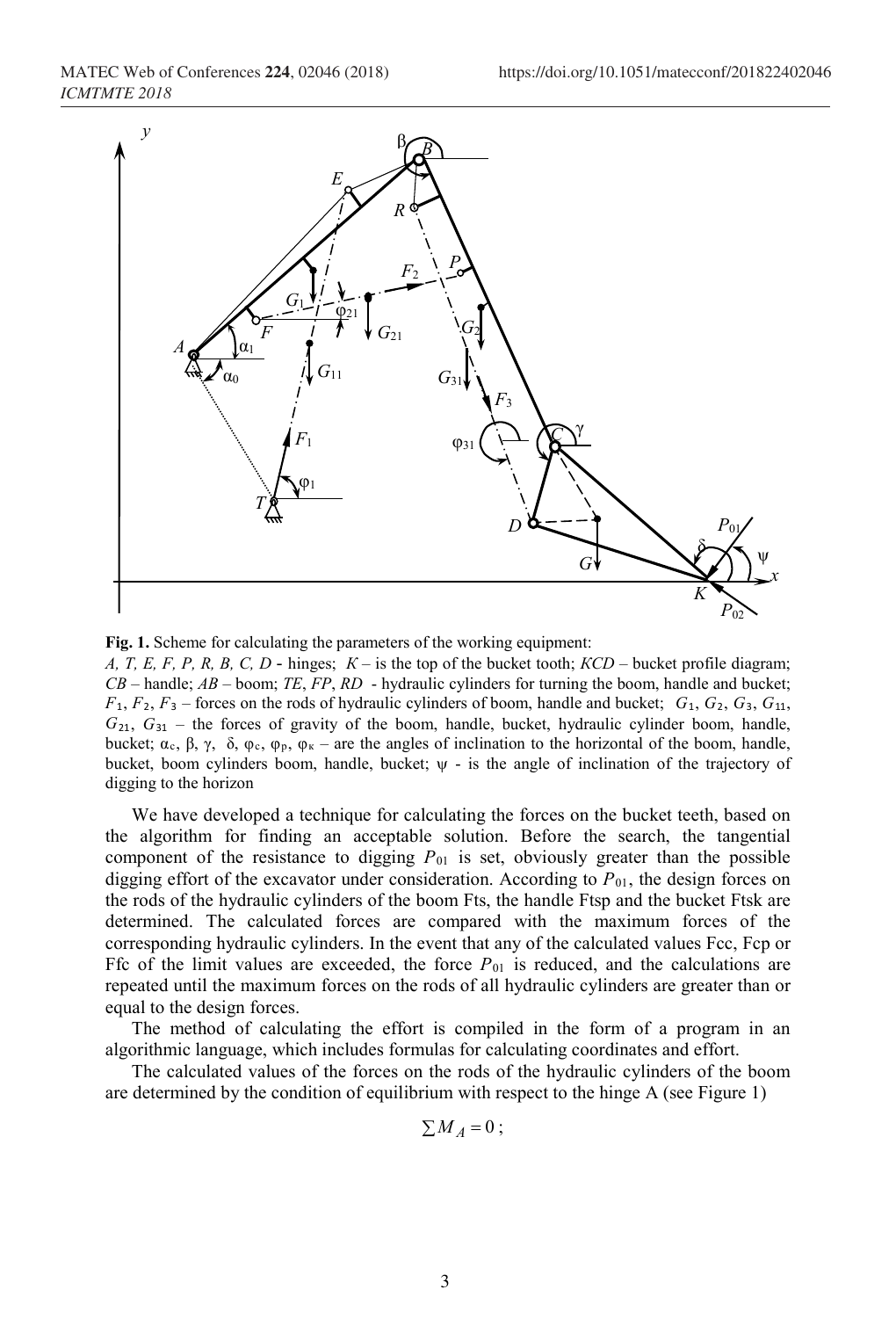$$
G_1(x_1 - x_A) + G_2(x_2 - x_A) + G_3(x_3 - x_A) + G_{11}\left(\frac{x_T + x_E}{2} - x_A\right) + G_{21}\left(\frac{x_F + x_P}{2} - x_A\right) +
$$

$$
+ G_{31} \left( \frac{x_{R} + x_{D}}{2} - x_{A} \right) + P_{y} \left( x_{K} - x_{A} \right) + P_{x} \left( y_{K} - y_{A} \right) - F_{1} \cdot L_{AT} \sin(\pi - \alpha_{0} - \varphi_{c}) = 0 , \qquad (1)
$$

where  $P_x = -P_{01} \cos \psi - P_{02} \sin \psi$  - projection on the x-axis of the resistance to digging;

 $P_v = -P_{01} \sin \psi + P_{02} \cos \psi$  - projection on the y-axis of the resistance to digging;

 $x_1, x_2, x_3$  – coordinates along the x-axis of the center of gravity of the boom, stick and bucket;

 $x_A, y_A, x_T, x_E, x_F, x_R, x_D$  – the coordinates of the corresponding hinges;  $x_K$ ,  $y_K$  – coordinates of the top of the bucket tooth.

$$
F_1 = \frac{G_1(x_1 - x_A) + G_2(x_2 - x_A) + G_3(x_3 - x_A) + G_{11}\left(\frac{x_T + x_E}{2} - x_A\right) + G_{21}\left(\frac{x_F + x_P}{2} - x_A\right) + G_{31}\left(\frac{x_R + x_D}{2} - x_A\right) + P_y(x_K - x_A) + P_x(y_K - y_A)
$$
  

$$
L_{AT} \sin(\pi - \alpha_0 - \varphi_c)
$$
 (2)

The forces on the rods of the hydraulic cylinders of the handle are determined by the condition of equilibrium with respect to the hinge B. On the hinge B, in addition to the force in the rod, half of the force of gravity of the handle hydraulic сylinder

$$
G_2(x_2 - x_B) + G_3(x_3 - x_B) + G_{31} \left( \frac{x_R + x_D}{2} - x_B \right) + P_y(x_R - x_B) + P_x(y_R - y_B) + 0.5G_{21}(x_P - x_B) -
$$
  
\n
$$
-F_2 \cdot L_{BP} \sin \angle FPB = 0
$$
  
\n
$$
F_2 = \frac{G_2(x_2 - x_B) + G_3(x_3 - x_B) + G_{31} \left( \frac{x_R + x_D}{2} - x_B \right) + P_y(x_R - x_B) + P_x(y_R - y_B) + 0.5G_{21}(x_P - x_B)}{L_{BP} \sin \angle FPB}
$$
(3)

The forces on the rods of the bucket hydraulic cylinders are determined by the condition of equilibrium with respect to the hinge C. On the hinge C, in addition to the force in the rod, half the gravity force of the bucket hydraulic cylinder

$$
G_3(x_3 - x_c) + P_y(x_{\kappa} - x_C) + P_x(y_{\kappa} - y_C) - 0.5G_{31}(x_D - x_C) - F_3 \cdot L_{CD} \sin \angle RDC = 0.
$$
  

$$
F_3 = \frac{G_3(x_3 - x_C) + P_y(x_{\kappa} - x_C) + P_x(y_{\kappa} - y_C) - 0.5G_{31}(x_D - x_C)}{L_{CD} \sin \angle RDC},
$$
 (4)

where *LAT*, *LBP*, *LCD*- distance between corresponding hinges.

Reactions in the hinge "boom heel - platform" (point A)

$$
R_{Ax} = -F_1 \cos \alpha_c - P_x \tag{5}
$$

$$
R_{Ay} = -F_1 \sin \alpha_c - P_y + G_3 + G_2 + G_1 + G_{31} + G_{21} + 0.5G_{11}.
$$

Reactions in the hinge "boom - handle" (point B)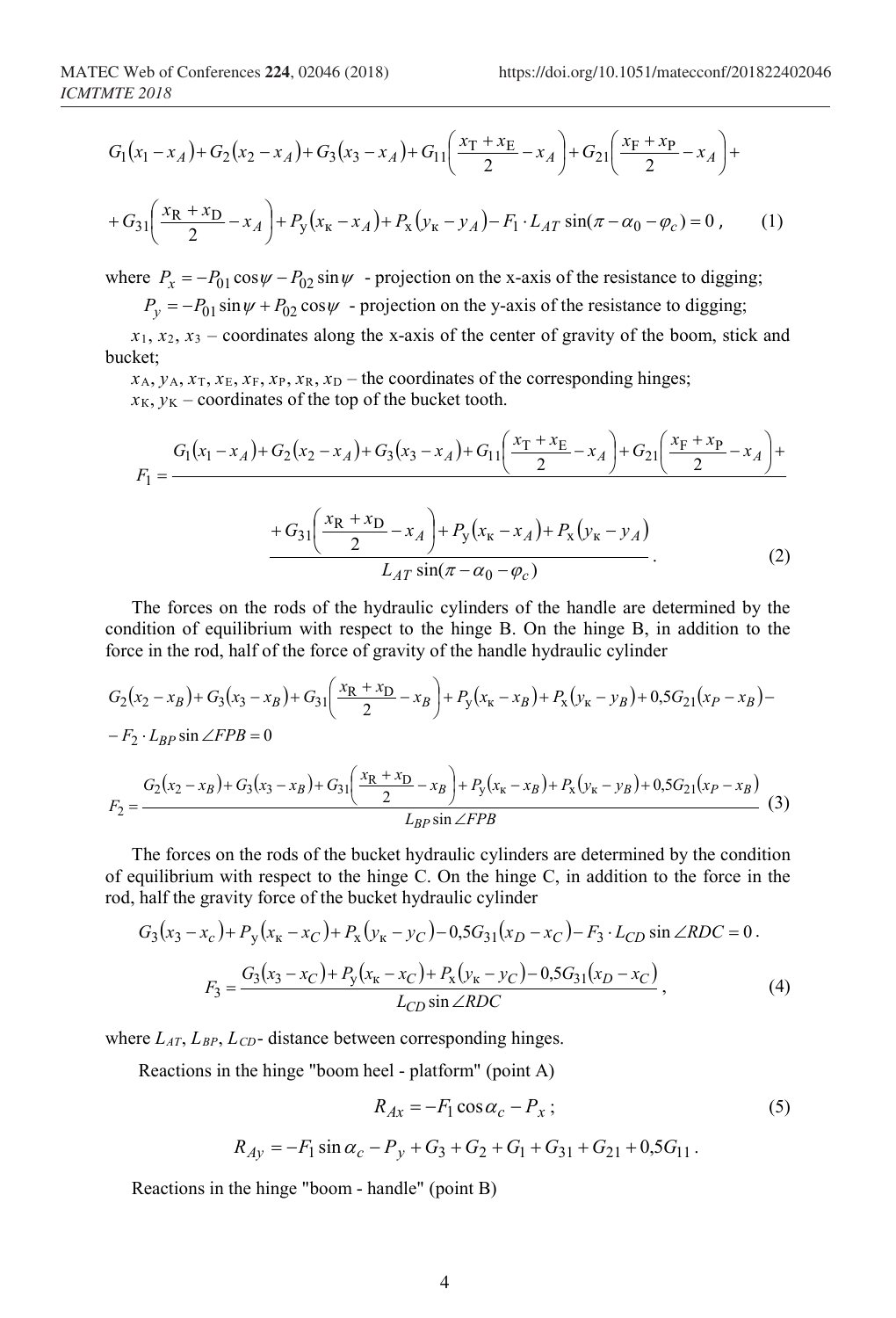$$
R_{Bx} = -F_2 \cos \varphi_p - P_x, \qquad (6)
$$
  

$$
R_{By} = -F_2 \sin \varphi_p - P_y + G_3 + G_2 + G_{31} + 0.5G_{21}.
$$

Reactions in the hinge "handle-bucket" (point C)

$$
R_{Cx} = -F_3 \cos \varphi_K - P_x; \tag{7}
$$
  

$$
R_{Cy} = -F_3 \sin \varphi_K - P_y + G_3 + 0.5G_{31}
$$

The algorithm for calculating the boundaries of the working area and forces at points inside the zone is based on alternating changes in the permissible limits of the distances between the hinges *ТЕ*, *FP*, *RD* (extensions of the rods of hydraulic cylinders), in calculating the coordinates of points and forces for each combination of distances. When determining the boundaries of the working area, the digging process should be considered, if in some area the digging process is impossible - the forces on the bucket teeth do not provide separation of the chips, this zone should be excluded from the area determined by the geometric dimensions of the working equipment.

For the subsequent use in stress calculations, the maximum values of the forces by which the elements are checked for strength are determined.

For calculating the longevity, it is possible to determine the load graphs for individual nodes.

**The second option** does not require the creation of equations for calculating the forces between the elements, but at the same time the computational model using finite elements for the Strucrure 3D module becomes more complicated.

The boom, hilt and bucket are made up of plate elements, and to ensure the possibility of angular movements (hinges in a real machine), rod elements with hinges at the ends are used. Hydraulic cylinders are also realized with rods with supports and hinges. The model for the excavator with the working equipment is the back shovel shown in Figure. 2, and one of the variants of the calculation in the form of a stress map is shown in Figure 3.



**Fig. 2.** Plate-rod model of working equipment.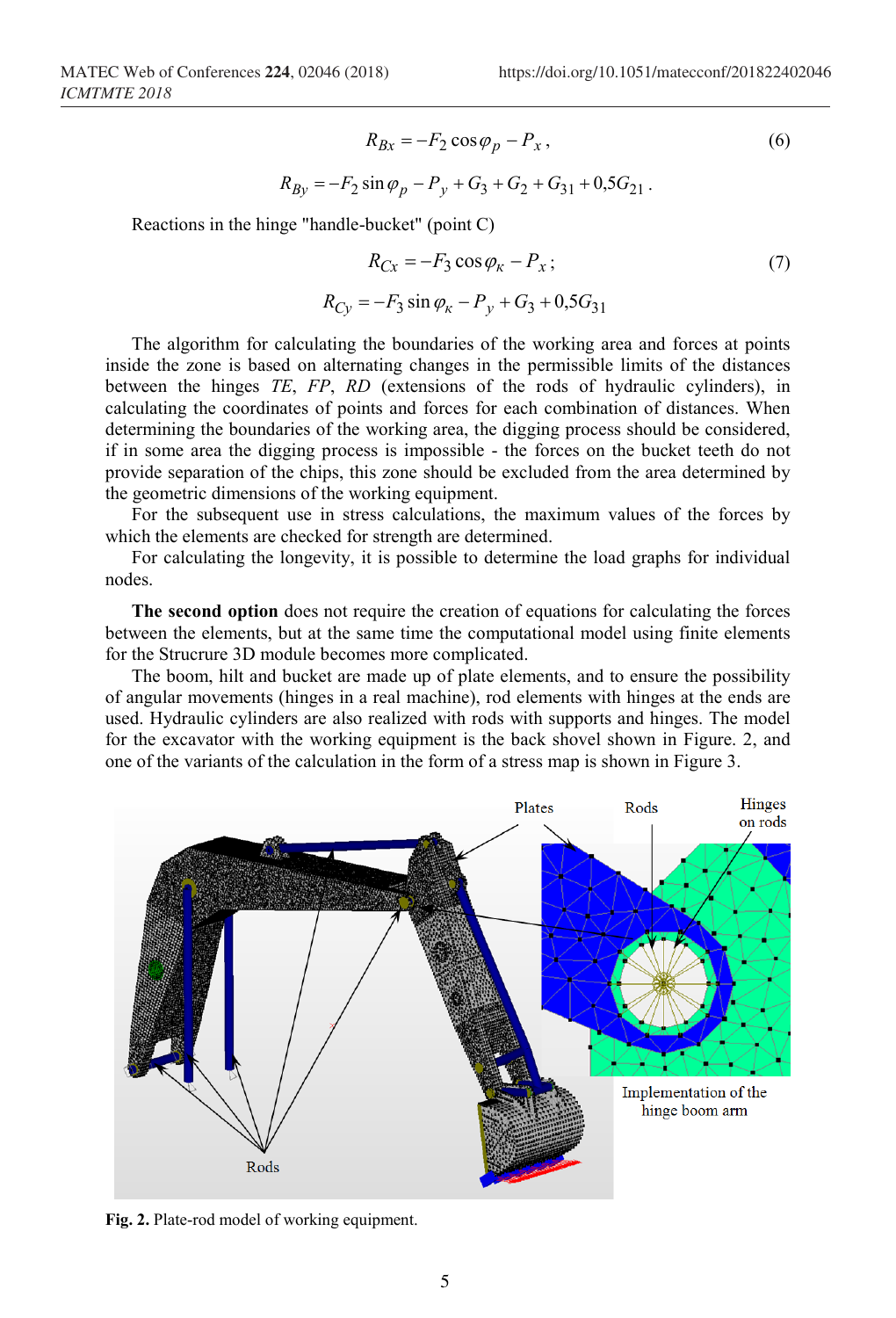Efforts on the rods of hydraulic cylinders are determined by efforts on the bucket teeth, approved by the technical design assignment. The Structure module has the function of rotating the entire structure or its individual parts. This allows you to perform calculations at several points in the work area.



**Fig. 3.** Results of stress analysis

### **3 Conclusions**

1. The developed mathematical model and computer program allow you to determine the forces on the rods of hydraulic cylinders and in the hinges, as well as to specify the working area of the excavator.

2. The technique of using the plate-rod model of the working equipment for determining the forces on the rods of the hydraulic cylinders and the stresses in the elements of the boom, arm and bucket on the digging force.

#### **References**

- 1. R.Yu. Poderni, P. Boules, *Comparative analysis of hydraulic and mechanical excavators with a straight shovel*, Mining magazine, **№ 1**, рр. 55-61 (2015).
- 2. P.A. Pobegailo, *Powerful single-bucket hydraulic excavators: Selection of basic geometric parameters of working equipment in the early stages of design* (Moscow: LENAND, 296 p., 2014).
- 3. Yu.A. Lagunova, A.P. Komissarov, V.S. Shestakov, *Design of mining excavators* (Moscow: Innovative Mechanical Engineering, 228 р., 2017).
- 4. R.Yu. Poderni, P. Boules, *Efficiency of the use of powerful hydraulic excavators is the result of increasing their reliability,* Mining magazine, **No. 1 (119),** р. 46 (2015).
- 5. A.A. Khoreshok, E.Yu. Pudov, *Designing of a perspective design design of a bucket of a hydraulic excavator of the scheme "Reverse shovel",* Mining equipment and electromechanics, **No. 8**, р. 37-44 (2014).
- 6. I.Yu. Ivanov, A.P. Komissarov, I.V. Teliman, O.A. Lukashuk, *Analysis of leverhydraulic mechanisms of working equipment of hydraulic excavators,* Technological equipment for mining and oil and gas industry, Proceedings of the XV International